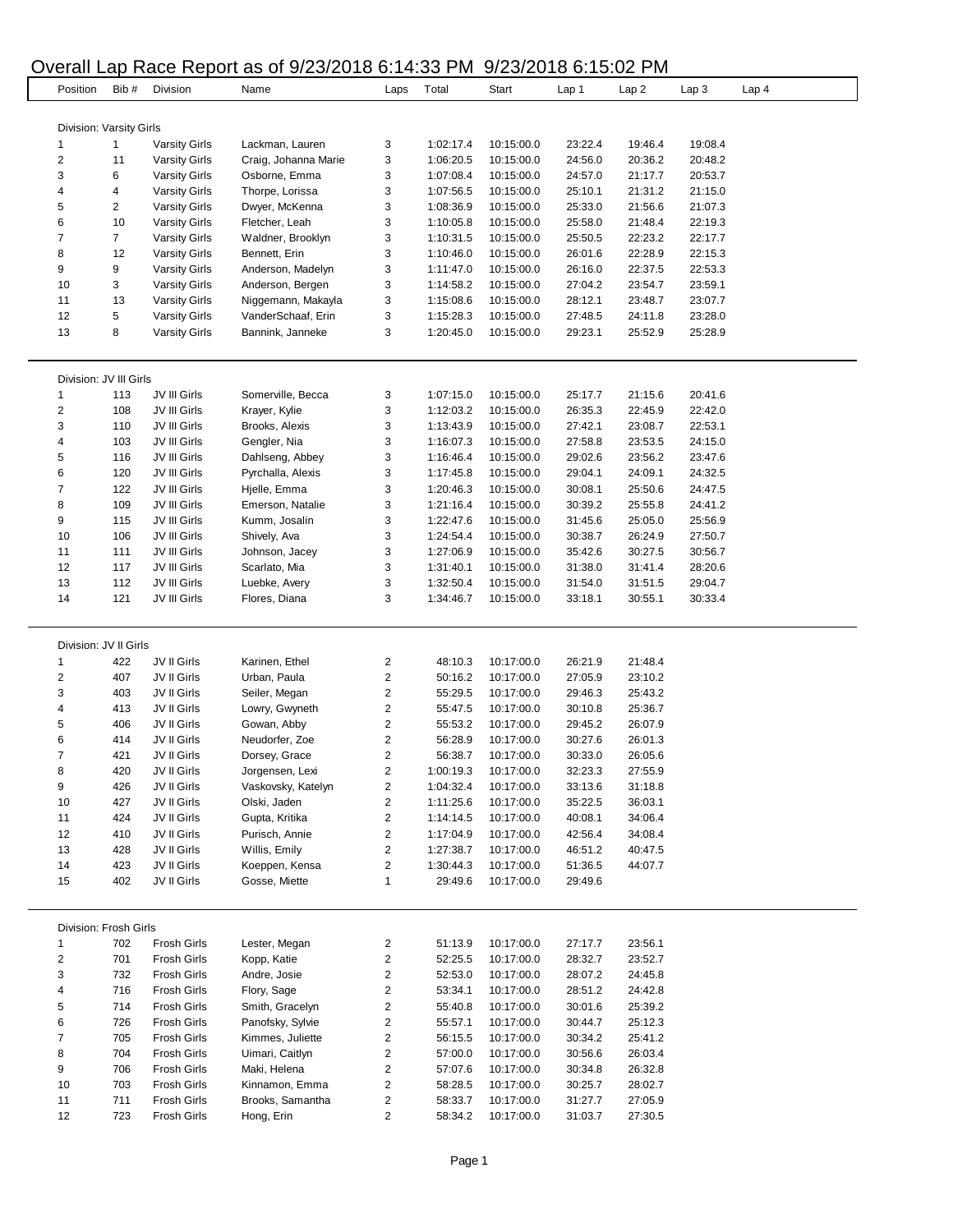#### Overall Lap Race Report as of 9/23/2018 6:14:33 PM 9/23/2018 6:15:02 PM

|                          |      |                     | <b>POTOM EXP ROOD ROPORT QU'UL ULLUID DE RINGUI INF</b> |                         |           | 0.2012010000001 |         |         |         |                  |
|--------------------------|------|---------------------|---------------------------------------------------------|-------------------------|-----------|-----------------|---------|---------|---------|------------------|
| Position                 | Bib# | Division            | Name                                                    | Laps                    | Total     | Start           | Lap 1   | Lap 2   | Lap 3   | Lap <sub>4</sub> |
|                          |      |                     |                                                         |                         |           |                 |         |         |         |                  |
| 13                       | 724  | Frosh Girls         | Blaszczak, Lily                                         | 2                       | 59:19.1   | 10:17:00.0      | 31:44.1 | 27:35.0 |         |                  |
| 14                       | 717  | Frosh Girls         | Dockry, Genevieve                                       | 2                       | 1:00:31.3 | 10:17:00.0      | 32:12.1 | 28:19.2 |         |                  |
| 15                       | 722  | Frosh Girls         | Speckeen, Greta                                         | $\overline{\mathbf{c}}$ | 1:07:10.7 | 10:17:00.0      | 34:45.7 | 32:24.9 |         |                  |
| 16                       | 734  | <b>Frosh Girls</b>  | Taggett, Mia                                            | $\overline{\mathbf{c}}$ | 1:08:03.4 | 10:17:00.0      | 35:48.1 | 32:15.3 |         |                  |
| 17                       | 712  | Frosh Girls         | Shepherd, Jasmine                                       | 2                       | 1:20:33.5 | 10:17:00.0      | 41:04.3 | 39:29.1 |         |                  |
|                          |      |                     |                                                         |                         |           |                 |         |         |         |                  |
|                          |      |                     |                                                         |                         |           |                 |         |         |         |                  |
| Division: Varsity Boys   |      |                     |                                                         |                         |           |                 |         |         |         |                  |
| 1                        | 72   | <b>Varsity Boys</b> | Mock, Daxton                                            | 4                       | 1:11:49.9 | 13:45:00.0      | 20:44.3 | 16:43.3 | 17:12.8 | 17:09.4          |
| 2                        | 62   | Varsity Boys        | Nelson, Pavel                                           | 4                       | 1:12:48.4 | 13:45:00.0      | 21:14.4 | 17:26.5 | 17:09.5 | 16:57.8          |
| 3                        | 55   |                     |                                                         |                         |           |                 |         |         |         |                  |
|                          |      | Varsity Boys        | Lemorande, Aidan                                        | 4                       | 1:12:59.2 | 13:45:00.0      | 21:13.6 | 17:26.5 | 17:10.7 | 17:08.3          |
| 4                        | 58   | Varsity Boys        | Johnson, Elijah                                         | 4                       | 1:13:35.1 | 13:45:00.0      | 21:14.7 | 17:25.0 | 17:25.5 | 17:29.8          |
| 5                        | 69   | <b>Varsity Boys</b> | Keyes, Eli                                              | 4                       | 1:14:25.6 | 13:45:00.0      | 21:22.8 | 17:23.5 | 17:34.4 | 18:04.8          |
| 6                        | 61   | Varsity Boys        | Vandeursen, Chase                                       | 4                       | 1:15:37.3 | 13:45:00.0      | 21:24.4 | 17:31.0 | 18:06.8 | 18:34.9          |
| $\overline{\mathcal{I}}$ | 63   | Varsity Boys        | Leary, Phoenix                                          | 4                       | 1:16:34.9 | 13:45:00.0      | 21:44.5 | 17:55.6 | 18:33.1 | 18:21.6          |
| 8                        | 67   | Varsity Boys        | Bailey, Max                                             | 4                       | 1:17:24.2 | 13:45:00.0      | 22:15.6 | 18:09.7 | 18:43.3 | 18:15.4          |
| 9                        | 50   | <b>Varsity Boys</b> | Dobrient, Byrne                                         | 4                       | 1:19:00.7 | 13:45:00.0      | 21:38.8 | 21:38.0 | 18:25.1 | 17:18.7          |
| 10                       | 53   | <b>Varsity Boys</b> | Poss, Roman                                             | 4                       | 1:19:20.5 | 13:45:00.0      | 22:16.0 | 18:57.7 | 19:34.5 | 18:32.1          |
| 11                       | 59   | <b>Varsity Boys</b> | Giles-Pufahl, Nolan                                     | 4                       | 1:19:22.2 | 13:45:00.0      | 22:40.3 | 18:58.0 | 19:10.5 | 18:33.1          |
| 12                       | 65   | <b>Varsity Boys</b> | Rodriguez Gould, Clayton                                | 4                       | 1:19:37.9 | 13:45:00.0      | 22:40.8 | 18:56.4 | 19:10.5 | 18:50.0          |
| 13                       | 71   | Varsity Boys        | Niemi, Nick                                             | 4                       | 1:19:57.1 | 13:45:00.0      | 22:19.5 | 19:20.5 | 19:23.7 | 18:53.3          |
| 14                       | 64   | <b>Varsity Boys</b> |                                                         | 4                       | 1:20:18.6 | 13:45:00.0      | 22:16.2 | 19:22.7 | 19:08.3 | 19:31.2          |
|                          |      |                     | Maki, Adam                                              |                         |           |                 |         |         |         |                  |
| 15                       | 66   | <b>Varsity Boys</b> | Flory, Bridger                                          | 4                       | 1:20:31.4 | 13:45:00.0      | 22:38.8 | 18:59.0 | 19:08.9 | 19:44.6          |
| 16                       | 51   | <b>Varsity Boys</b> | Gregory, Evan                                           | 4                       | 1:23:46.7 | 13:45:00.0      | 22:17.1 | 19:22.5 | 19:57.2 | 22:09.7          |
| 17                       | 54   | <b>Varsity Boys</b> | Berry, Malachi                                          | 4                       | 1:24:34.4 | 13:45:00.0      | 23:36.8 | 19:40.5 | 20:23.0 | 20:53.9          |
| 18                       | 68   | <b>Varsity Boys</b> | Slaymaker, Arlen                                        | 4                       | 1:26:37.5 | 13:45:00.0      | 23:54.4 | 20:28.3 | 21:08.7 | 21:05.9          |
| 19                       | 57   | <b>Varsity Boys</b> | Schmitt, Hunter                                         | 4                       | 1:28:13.4 | 13:45:00.0      | 23:46.3 | 21:40.1 | 22:27.6 | 20:19.2          |
| 20                       | 56   | <b>Varsity Boys</b> | Petersen, Seth                                          | 3                       | 1:07:55.0 | 13:45:00.0      | 25:15.9 | 20:46.2 | 21:52.9 |                  |
|                          |      |                     |                                                         |                         |           |                 |         |         |         |                  |
|                          |      |                     |                                                         |                         |           |                 |         |         |         |                  |
| Division: D1 JV III Boys |      |                     |                                                         |                         |           |                 |         |         |         |                  |
| -1                       | 236  | D1 JV III Boys      | Hagen, Cole                                             | 3                       | 58:34.8   | 13:47:00.2      | 22:24.1 | 17:56.1 | 18:14.4 |                  |
| $\overline{\mathbf{c}}$  | 228  | D1 JV III Boys      | Caron, Joshua                                           | 3                       | 59:08.7   | 13:47:00.2      | 22:24.8 | 18:10.7 | 18:33.1 |                  |
| 3                        | 218  |                     | de Vogel, Charlie                                       |                         | 1:02:24.6 |                 |         |         |         |                  |
|                          |      | D1 JV III Boys      |                                                         | 3                       |           | 13:47:00.2      | 23:17.0 | 19:31.7 | 19:35.7 |                  |
| 4                        | 219  | D1 JV III Boys      | Keyes, Isak                                             | 3                       | 1:03:03.5 | 13:47:00.2      | 23:22.3 | 19:55.5 | 19:45.6 |                  |
| 5                        | 233  | D1 JV III Boys      | Tweedie, lan                                            | 3                       | 1:03:30.4 | 13:47:00.2      | 24:15.4 | 19:38.5 | 19:36.4 |                  |
| 6                        | 207  | D1 JV III Boys      | Herring, Karl                                           | 3                       | 1:04:32.0 | 13:47:00.2      | 24:12.1 | 20:09.2 | 20:10.5 |                  |
| 7                        | 211  | D1 JV III Boys      | Tobin, Jack                                             | 3                       | 1:04:32.7 | 13:47:00.2      | 24:13.1 | 20:09.4 | 20:10.1 |                  |
| 8                        | 204  | D1 JV III Boys      | Perry, Josh                                             | 3                       | 1:05:45.5 | 13:47:00.2      | 25:15.2 | 20:35.3 | 19:54.9 |                  |
| 9                        | 234  | D1 JV III Boys      | Bannink, Zane                                           | 3                       | 1:05:47.3 | 13:47:00.2      | 24:51.0 | 20:25.2 | 20:31.1 |                  |
| 10                       | 203  | D1 JV III Boys      | Boge, Caden                                             | 3                       | 1:08:29.4 | 13:47:00.2      | 25:16.6 | 21:38.3 | 21:34.4 |                  |
| 11                       | 227  | D1 JV III Boys      | Roltgen, Owen                                           | 3                       | 1:08:50.6 | 13:47:00.2      | 24:51.7 | 22:44.1 | 21:14.7 |                  |
| 12                       | 235  | D1 JV III Boys      | Shanks, Cole                                            | 3                       | 1:08:51.9 | 13:47:00.2      | 25:21.5 | 21:47.2 | 21:43.2 |                  |
| 13                       | 225  | D1 JV III Boys      | Wisner, Frederick                                       | 3                       | 1:09:26.2 | 13:47:00.2      | 25:33.1 | 22:22.3 | 21:30.8 |                  |
| 14                       | 226  | D1 JV III Boys      | Koprowski, Nick                                         | 3                       | 1:10:29.7 | 13:47:00.2      | 26:14.3 | 22:07.9 | 22:07.5 |                  |
|                          |      |                     |                                                         |                         |           |                 |         |         |         |                  |
| 15                       | 212  | D1 JV III Boys      | Lawyer, Ben                                             | 3                       | 1:10:33.7 | 13:47:00.2      | 26:13.4 | 22:30.8 | 21:49.4 |                  |
| 16                       | 220  | D1 JV III Boys      | Hietpas, Jack                                           | 3                       | 1:10:34.4 | 13:47:00.2      | 25:27.8 | 22:34.6 | 22:32.0 |                  |
| 17                       | 209  | D1 JV III Boys      | Dorr, Max                                               | 3                       | 1:12:13.7 | 13:47:00.2      | 26:52.9 | 22:43.4 | 22:37.3 |                  |
| 18                       | 216  | D1 JV III Boys      | Harris, Jack                                            | 3                       | 1:12:43.4 | 13:47:00.2      | 26:58.7 | 22:24.3 | 23:20.3 |                  |
| 19                       | 215  | D1 JV III Boys      | Schwartz, Jared                                         | 3                       | 1:12:52.1 | 13:47:00.2      | 26:30.8 | 22:55.2 | 23:25.9 |                  |
| 20                       | 223  | D1 JV III Boys      | Frank-Loron, Bergen                                     | 3                       | 1:13:31.2 | 13:47:00.2      | 27:17.0 | 23:23.4 | 22:50.7 |                  |
| 21                       | 232  | D1 JV III Boys      | Solari, Jaden                                           | 3                       | 1:13:48.2 | 13:47:00.2      | 28:24.7 | 22:30.2 | 22:53.2 |                  |
| 22                       | 208  | D1 JV III Boys      | Brozyna, Jake                                           | 3                       | 1:13:59.9 | 13:47:00.2      | 27:51.7 | 23:52.2 | 22:15.9 |                  |
| 23                       | 205  | D1 JV III Boys      | Boge, Tanner                                            | 3                       | 1:14:33.8 | 13:47:00.2      | 26:52.6 | 22:12.5 | 25:28.5 |                  |
| 24                       | 213  | D1 JV III Boys      | Baur, Ben                                               | 3                       | 1:17:10.6 | 13:47:00.2      | 28:30.7 | 24:10.8 | 24:29.0 |                  |
| 25                       | 230  | D1 JV III Boys      | Pi, Marcos                                              | 3                       | 1:17:50.1 | 13:47:00.2      | 28:51.2 | 25:03.1 | 23:55.7 |                  |
|                          |      |                     |                                                         |                         |           |                 |         |         |         |                  |
| 26                       | 217  | D1 JV III Boys      | Smith, Shane                                            | 3                       | 1:23:50.6 | 13:47:00.2      | 30:41.7 | 26:35.7 | 26:33.1 |                  |
| 27                       | 210  | D1 JV III Boys      | Statz, Jake                                             | 3                       | 1:29:09.4 | 13:47:00.2      | 31:47.4 | 28:54.7 | 28:27.2 |                  |
| 28                       | 214  | D1 JV III Boys      | Hall, Hoyt                                              | 3                       | 1:34:28.4 | 13:47:00.2      | 48:09.1 | 21:50.6 | 24:28.6 |                  |
| 29                       | 242  | D1 JV III Boys      | Novak, Sam                                              | 2                       | 52:14.5   | 13:47:00.2      | 27:07.1 | 25:07.4 |         |                  |
| 30                       | 239  | D1 JV III Boys      | Iggulden, Trevor                                        | 2                       | 1:03:30.5 | 13:47:00.2      | 31:51.8 | 31:38.7 |         |                  |
| 31                       | 200  | D1 JV III Boys      | Smith, Aidan                                            | $\mathbf{1}$            | 30:22.3   | 13:47:00.2      | 30:22.3 |         |         |                  |
|                          |      |                     |                                                         |                         |           |                 |         |         |         |                  |

Division: D2 JV III Boys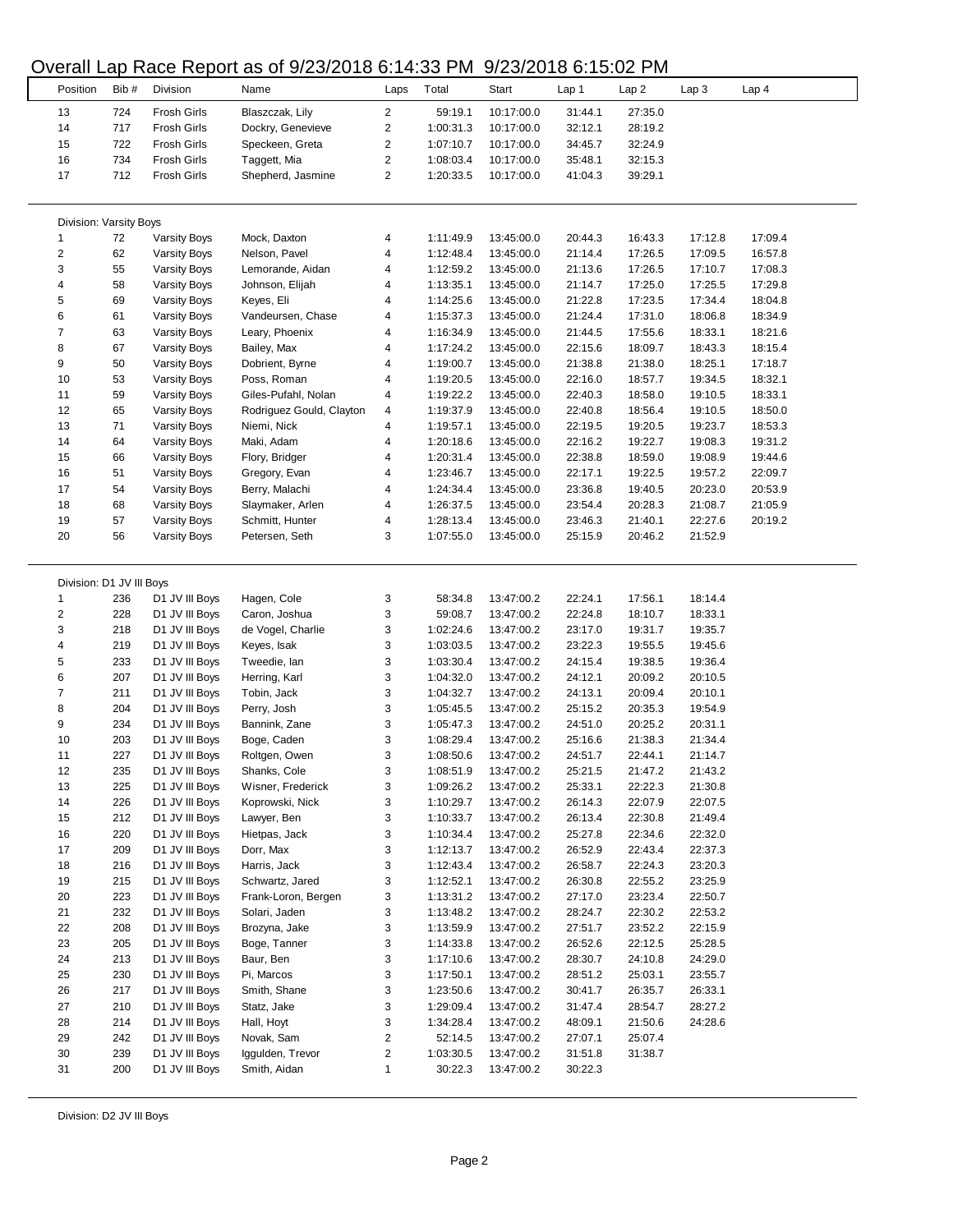#### Overall Lap Race Report as of 9/23/2018 6:14:33 PM 9/23/2018 6:15:03 PM

|                         |            |                            | ap 1,000 Hopolt as si sizoizo io si i 1.00 i ili |                         |                        | $0.401$ $-0.100$ $-0.100$ $-0.101$ |                    |                    |                    |                  |
|-------------------------|------------|----------------------------|--------------------------------------------------|-------------------------|------------------------|------------------------------------|--------------------|--------------------|--------------------|------------------|
| Position                | Bib#       | Division                   | Name                                             | Laps                    | Total                  | Start                              | Lap 1              | Lap2               | Lap <sub>3</sub>   | Lap <sub>4</sub> |
| $\mathbf{1}$            | 303        | D2 JV III Boys             | Berry, Isaiah                                    | 3                       | 59:47.2                | 13:49:00.2                         | 22:50.9            | 19:14.4            | 17:41.8            |                  |
| $\overline{\mathbf{c}}$ | 341        | D <sub>2</sub> JV III Boys | Paupore, Sam                                     | 3                       | 1:00:02.8              | 13:49:00.2                         | 22:51.9            | 19:12.3            | 17:58.5            |                  |
| 3                       | 362        | D2 JV III Boys             | Osborne, Nathaniel                               | 3                       | 1:00:11.0              | 13:49:59.4                         | 23:23.5            | 18:30.0            | 18:17.4            |                  |
| 4                       | 363        | D <sub>2</sub> JV III Boys | Frank, William                                   | 3                       | 1:00:20.8              | 13:49:59.4                         | 22:57.0            | 18:42.7            | 18:41.0            |                  |
| 5                       | 364        | D <sub>2</sub> JV III Boys | Komp, Ethan                                      | 3                       | 1:00:40.5              | 13:49:59.4                         | 22:55.7            | 18:44.6            | 19:00.0            |                  |
| 6                       | 328        | D <sub>2</sub> JV III Boys | Hindman, Louis                                   | 3                       | 1:00:46.9              | 13:49:00.2                         | 22:59.7            | 19:04.9            | 18:42.2            |                  |
| $\overline{7}$          | 315        | D <sub>2</sub> JV III Boys | Gargulak, Bennett                                | 3                       | 1:02:25.3              | 13:49:00.2                         | 23:19.6            | 19:10.2            | 19:55.3            |                  |
| 8                       | 333        | D2 JV III Boys             | Hutchens, Emory                                  | 3                       | 1:03:08.3              | 13:49:00.2                         | 23:35.6            | 19:46.7            | 19:45.9            |                  |
| 9                       | 313        | D <sub>2</sub> JV III Boys | Hale, Edward                                     | 3                       | 1:03:11.7              | 13:49:00.2                         | 23:43.9            | 20:01.8            | 19:25.8            |                  |
| 10                      | 339        | D <sub>2</sub> JV III Boys | Urban, Kevin                                     | 3                       | 1:03:21.8              | 13:49:00.2                         | 23:59.0            | 20:01.1            | 19:21.6            |                  |
| 11                      | 327        | D2 JV III Boys             | Rainer, Rider                                    | 3                       | 1:05:52.7              | 13:49:00.2                         | 24:06.7            | 20:13.2            | 21:32.6            |                  |
| 12                      | 320        | D2 JV III Boys             | Janssen, Ethan                                   | 3                       | 1:06:06.2              | 13:49:00.2                         | 25:53.7            | 20:11.2            | 20:01.2            |                  |
| 13                      | 340        | D <sub>2</sub> JV III Boys | Holm, Caden                                      | 3                       | 1:06:11.0              | 13:49:00.2                         | 24:34.9            | 21:12.8            | 20:23.2            |                  |
| 14                      | 311        | D2 JV III Boys             | Keating, Zack                                    | 3                       | 1:06:42.2              | 13:49:00.2                         | 24:54.1            | 21:08.2            | 20:39.8            |                  |
| 15                      | 317        | D <sub>2</sub> JV III Boys | Johnson, Tanner                                  | 3                       | 1:06:56.4              | 13:49:00.2                         | 25:09.6            | 21:11.8            | 20:34.9            |                  |
| 16                      | 325        | D <sub>2</sub> JV III Boys | Degenhardt, Kaden                                | 3                       | 1:07:23.3              | 13:49:00.2                         | 25:10.7            | 20:58.9            | 21:13.6            |                  |
| 17                      | 326        | D2 JV III Boys             | Molitor, Kody                                    | 3                       | 1:07:56.4              | 13:49:00.2                         | 25:12.5            | 21:36.2            | 21:07.6            |                  |
| 18                      | 301        | D <sub>2</sub> JV III Boys | Cramer, Ethan                                    | 3                       | 1:08:40.8              | 13:49:00.2                         | 25:32.2            | 21:53.2            | 21:15.3            |                  |
| 19                      | 309        | D2 JV III Boys             | Moore, Kaleb                                     | 3                       | 1:08:52.5              | 13:49:00.2                         | 26:06.6            | 21:47.1            | 20:58.6            |                  |
| 20                      | 329        | D2 JV III Boys             | Clement, Wyatt                                   | 3                       | 1:09:03.6              | 13:49:00.2                         | 25:50.9            | 21:59.4            | 21:13.3            |                  |
| 21                      | 355        | D <sub>2</sub> JV III Boys | Banish, Joe                                      | 3                       | 1:09:09.7              | 13:49:00.2                         | 25:32.3            | 22:01.9            | 21:35.4            |                  |
| 22                      | 319        | D <sub>2</sub> JV III Boys | Thorpe, Porter                                   | 3                       | 1:10:02.4              | 13:49:00.2                         | 24:09.5            | 22:48.2            | 23:04.6            |                  |
| 23                      | 335        | D2 JV III Boys             | Andersen, Matt                                   | 3                       | 1:10:06.0              | 13:49:59.4                         | 26:03.2            | 22:27.5            | 21:35.2            |                  |
| 24                      | 331        | D2 JV III Boys             | Waldner, Dylan                                   | 3                       | 1:10:54.1              | 13:49:59.4                         | 26:23.2            | 22:09.5            | 22:21.4            |                  |
| 25                      | 337        | D <sub>2</sub> JV III Boys | Breeden, Nino                                    | 3                       | 1:11:03.3              | 13:49:00.2                         | 26:11.6            | 22:41.3            | 22:10.4            |                  |
| 26                      | 314        | D2 JV III Boys             | Zigler, Nolan                                    | 3                       | 1:12:06.5              | 13:49:59.4                         | 26:35.4            | 22:55.9            | 22:35.2            |                  |
| 27                      | 304        | D <sub>2</sub> JV III Boys | Moore, Christian                                 | 3                       | 1:14:59.6              | 13:49:59.4                         | 26:41.0            | 25:04.9            | 23:13.6            |                  |
| 28                      | 338        | D2 JV III Boys             | Kaupplia, Mason                                  | 3                       | 1:15:01.9              | 13:49:59.4                         | 26:36.9            | 22:54.8            | 25:30.0            |                  |
| 29                      | 360        | D2 JV III Boys             | Zondlak, Jacob                                   | 3                       | 1:17:43.5              | 13:49:59.4                         | 26:13.0            | 25:49.4            | 25:41.0            |                  |
| 30                      | 300        | D2 JV III Boys             | Leland, Andrew                                   | 3                       | 1:17:50.8              |                                    |                    | 24:54.6            | 24:14.5            |                  |
| 31                      |            |                            |                                                  |                         | 1:18:42.1              | 13:49:59.4                         | 28:41.6<br>29:05.4 |                    |                    |                  |
| 32                      | 347        | D2 JV III Boys             | Van Straten, Theo                                | 3                       |                        | 13:49:59.4                         | 29:17.2            | 24:34.6            | 25:02.0            |                  |
| 33                      | 352        | D2 JV III Boys             | Ladd, Remington                                  | 3                       | 1:20:17.3<br>1:21:52.8 | 13:49:59.4                         |                    | 24:49.1            | 26:10.9            |                  |
| 34                      | 306<br>334 | D2 JV III Boys             | Carew, Ryan                                      | 3<br>3                  | 1:22:47.9              | 13:49:59.4                         | 29:34.0<br>30:00.6 | 26:51.9            | 25:26.8<br>27:09.3 |                  |
| 35                      |            | D2 JV III Boys             | Gowan, Reid                                      |                         | 1:23:14.6              | 13:49:59.4<br>13:49:59.4           | 29:47.2            | 25:37.9            |                    |                  |
| 36                      | 356<br>318 | D2 JV III Boys             | Watson, Reid                                     | 3<br>3                  | 1:23:57.8              |                                    |                    | 26:46.8            | 26:40.5            |                  |
| 37                      | 323        | D <sub>2</sub> JV III Boys | Carlson, Sam<br>Hobson, Jack                     |                         | 1:24:09.0              | 13:49:59.4                         | 29:57.2            | 26:27.6<br>27:21.3 | 27:32.9<br>26:57.8 |                  |
|                         |            | D2 JV III Boys             | Nimmer, Cayden                                   | 3                       |                        | 13:49:59.4                         | 29:49.8            |                    |                    |                  |
| 38                      | 348        | D2 JV III Boys             |                                                  | 3                       | 1:30:05.6              | 13:49:59.4                         | 32:26.5            | 35:15.3            | 32:23.7            |                  |
| 39                      | 302        | D2 JV III Boys             | Redding, Connor                                  | 3                       | 1:34:58.0              | 13:49:59.4                         | 34:41.1            | 32:12.6            | 28:04.3            |                  |
| 40                      | 310        | D2 JV III Boys             | Pearson, Drexler                                 | 3                       | 1:35:09.2              | 13:49:00.2                         | 33:18.3            | 50:17.8            | 31:33.0            |                  |
| 41                      | 345        | D2 JV III Boys             | angulo, alan                                     | $\overline{\mathbf{c}}$ | 1:04:59.6              | 13:49:59.4                         | 33:09.0            | 31:50.6            |                    |                  |
| 42                      | 351        | D2 JV III Boys             | Nathaniel, Joshua                                | $\mathbf{1}$            | 31:21.4                | 13:49:59.4                         | 31:21.4            |                    |                    |                  |
|                         |            |                            |                                                  |                         |                        |                                    |                    |                    |                    |                  |
|                         |            |                            |                                                  |                         |                        |                                    |                    |                    |                    |                  |
| Division: D1 JV II Boys |            |                            |                                                  |                         |                        |                                    |                    |                    |                    |                  |
| $\mathbf{1}$            | 512        | D1 JV II Boys              | Johannes, Paul                                   | $\overline{\mathbf{c}}$ | 43:12.1                | 12:04:58.5                         | 23:56.9            | 19:15.1            |                    |                  |
| $\overline{\mathbf{c}}$ | 539        | D1 JV II Boys              | Wiese, Hugh                                      | $\overline{\mathbf{c}}$ | 44:52.2                | 12:04:58.5                         | 24:54.9            | 19:57.3            |                    |                  |
| 3                       | 535        | D1 JV II Boys              | Larson, Cade                                     | 2                       | 45:25.7                | 12:04:58.5                         | 24:46.2            | 20:39.5            |                    |                  |
| 4                       | 510        | D1 JV II Boys              | Benson, Ean                                      | 2                       | 46:23.7                | 12:04:58.5                         | 26:05.0            | 20:18.7            |                    |                  |
| 5                       | 506        | D1 JV II Boys              | Litton, David                                    | $\overline{\mathbf{c}}$ | 48:09.1                | 12:04:58.5                         | 25:40.5            | 22:28.5            |                    |                  |
| 6                       | 500        | D1 JV II Boys              | Saylor, Quentin                                  | 2                       | 48:21.7                | 12:04:58.5                         | 26:41.5            | 21:40.2            |                    |                  |
| $\overline{7}$          | 502        | D1 JV II Boys              | Gustafson, Mason                                 | 2                       | 48:22.3                | 12:04:58.5                         | 26:36.3            | 21:45.9            |                    |                  |
| 8                       | 511        | D1 JV II Boys              | Peppel, Matthew                                  | $\overline{\mathbf{c}}$ | 48:40.4                | 12:04:58.5                         | 26:13.0            | 22:27.4            |                    |                  |
| 9                       | 501        | D1 JV II Boys              | Tompkins, Clinton                                | 2                       | 50:33.6                | 12:04:58.5                         | 27:29.8            | 23:03.8            |                    |                  |
| 10                      | 518        | D1 JV II Boys              | Frank, Garrett                                   | 2                       | 50:36.6                | 12:04:58.5                         | 27:11.9            | 23:24.7            |                    |                  |
| 11                      | 534        | D1 JV II Boys              | Ruzicka, Mark                                    | $\overline{\mathbf{c}}$ | 50:38.9                | 12:04:58.5                         | 28:44.9            | 21:54.0            |                    |                  |
| 12                      | 536        | D1 JV II Boys              | Willkom, Ben                                     | 2                       | 50:47.9                | 12:04:58.5                         | 27:46.1            | 23:01.7            |                    |                  |
| 13                      | 531        | D1 JV II Boys              | Conroy, Aidan                                    | 2                       | 53:41.2                | 12:04:58.5                         | 27:44.2            | 25:57.0            |                    |                  |
| 14                      | 527        | D1 JV II Boys              | Durnen, Avery                                    | $\overline{\mathbf{c}}$ | 54:08.5                | 12:04:58.5                         | 29:10.9            | 24:57.6            |                    |                  |
| 15                      | 507        | D1 JV II Boys              | Miller, Sean                                     | 2                       | 55:48.5                | 12:04:58.5                         | 30:06.2            | 25:42.2            |                    |                  |
| 16                      | 503        | D1 JV II Boys              | Wiltsey, Dakota                                  | 2                       | 55:50.0                | 12:04:58.5                         | 29:42.3            | 26:07.7            |                    |                  |
| 17                      | 513        | D1 JV II Boys              | Owens, Ryan                                      | $\overline{\mathbf{c}}$ | 56:39.5                | 12:04:58.5                         | 30:11.3            | 26:28.2            |                    |                  |
| 18                      | 505        | D1 JV II Boys              | Loduha, Louis                                    | 2                       | 56:44.7                | 12:04:58.5                         | 30:32.6            | 26:12.1            |                    |                  |
| 19                      | 521        | D1 JV II Boys              | Mathe, Emmett                                    | 2                       | 56:53.4                | 12:04:58.5                         | 30:50.2            | 26:03.1            |                    |                  |
| 20                      | 508        | D1 JV II Boys              | Gephardt, Adrian                                 | $\overline{c}$          | 57:57.6                | 12:04:58.5                         | 29:52.9            | 28:04.6            |                    |                  |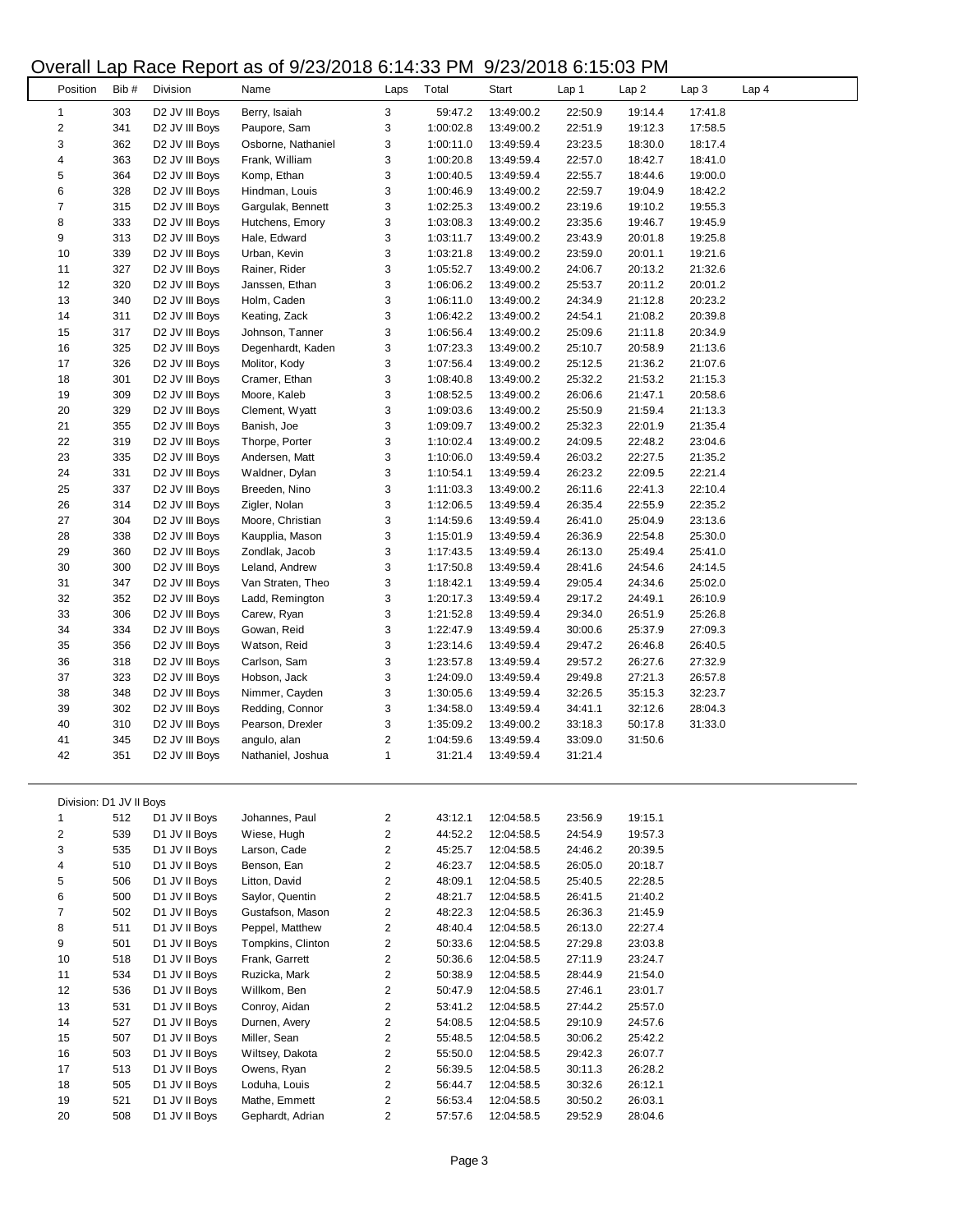### Overall Lap Race Report as of 9/23/2018 6:14:33 PM 9/23/2018 6:15:03 PM

|                         |      |                           | 20120 10 U. P.O. The Property of Section C. 14.00 T in |                         |           | <u>UILUILU IU U. IU.UU I IVI</u> |         |         |                  |                  |  |
|-------------------------|------|---------------------------|--------------------------------------------------------|-------------------------|-----------|----------------------------------|---------|---------|------------------|------------------|--|
| Position                | Bib# | Division                  | Name                                                   | Laps                    | Total     | Start                            | Lap 1   | Lap2    | Lap <sub>3</sub> | Lap <sub>4</sub> |  |
|                         |      |                           |                                                        |                         |           |                                  |         |         |                  |                  |  |
| 21                      | 530  | D1 JV II Boys             | Kempf, Vann                                            | $\overline{2}$          | 58:28.8   | 12:04:58.5                       | 29:48.2 | 28:40.5 |                  |                  |  |
| 22                      | 533  | D1 JV II Boys             | Powers, Devin                                          | 2                       | 58:45.0   | 12:04:58.5                       | 31:18.4 | 27:26.6 |                  |                  |  |
| 23                      | 546  | D1 JV II Boys             | Cera, Aidan                                            | $\overline{\mathbf{c}}$ | 1:00:28.0 | 12:04:58.5                       | 32:41.5 | 27:46.4 |                  |                  |  |
| 24                      | 528  | D1 JV II Boys             | Atwood, Blair                                          | $\overline{\mathbf{c}}$ | 1:01:07.8 | 12:04:58.5                       | 32:41.4 | 28:26.4 |                  |                  |  |
| 25                      | 509  | D1 JV II Boys             | Strasman, Nathan                                       | 2                       | 1:01:13.7 | 12:04:58.5                       | 34:07.5 | 27:06.2 |                  |                  |  |
| 26                      | 522  | D1 JV II Boys             | Gulan, Sam                                             | $\overline{\mathbf{c}}$ | 1:04:03.2 | 12:04:58.5                       | 34:18.2 | 29:44.9 |                  |                  |  |
| 27                      | 547  | D1 JV II Boys             | Worzella, Dawson                                       | $\overline{\mathbf{c}}$ | 1:08:57.3 | 12:04:58.5                       | 36:50.0 | 32:07.3 |                  |                  |  |
| 28                      | 543  | D1 JV II Boys             | Haugstad, Benjamin                                     | $\overline{\mathbf{c}}$ | 1:10:43.6 | 12:04:58.5                       | 40:31.2 | 30:12.3 |                  |                  |  |
| 29                      | 542  | D1 JV II Boys             | Smith, Adley                                           | $\overline{\mathbf{c}}$ | 1:18:40.1 | 12:04:58.5                       | 43:03.5 | 35:36.5 |                  |                  |  |
| 30                      | 520  | D1 JV II Boys             | Freedman, Eli                                          | 1                       | 37:26.2   | 12:04:58.5                       | 37:26.2 |         |                  |                  |  |
|                         |      |                           |                                                        |                         |           |                                  |         |         |                  |                  |  |
|                         |      |                           |                                                        |                         |           |                                  |         |         |                  |                  |  |
| Division: D2 JV II Boys |      |                           |                                                        |                         |           |                                  |         |         |                  |                  |  |
| 1                       | 609  | D <sub>2</sub> JV II Boys | Lirette, Lucas                                         | 2                       | 43:38.3   | 12:06:01.8                       | 24:14.6 | 19:23.6 |                  |                  |  |
| $\overline{\mathbf{c}}$ | 648  | D <sub>2</sub> JV II Boys | Raasch, Auguste                                        | $\overline{\mathbf{c}}$ | 44:31.8   | 12:06:01.8                       | 24:35.9 | 19:55.8 |                  |                  |  |
| 3                       | 647  | D <sub>2</sub> JV II Boys | Herrmann, Seth                                         | 2                       | 45:08.7   | 12:06:01.8                       | 25:14.3 | 19:54.4 |                  |                  |  |
|                         |      |                           |                                                        |                         |           |                                  |         |         |                  |                  |  |
| 4                       | 644  | D <sub>2</sub> JV II Boys | Gosse, Alexander                                       | $\overline{\mathbf{c}}$ | 45:13.8   | 12:06:01.8                       | 24:52.9 | 20:20.8 |                  |                  |  |
| 5                       | 651  | D <sub>2</sub> JV II Boys | Jones, Jonathan                                        | $\overline{\mathbf{c}}$ | 45:20.7   | 12:06:01.8                       | 25:11.2 | 20:09.5 |                  |                  |  |
| 6                       | 632  | D <sub>2</sub> JV II Boys | Mosher, Matthew                                        | $\overline{\mathbf{c}}$ | 45:50.8   | 12:06:01.8                       | 26:08.4 | 19:42.3 |                  |                  |  |
| 7                       | 631  | D <sub>2</sub> JV II Boys | Stokes, Scout                                          | $\overline{\mathbf{c}}$ | 45:50.9   | 12:06:01.8                       | 26:06.2 | 19:44.7 |                  |                  |  |
| 8                       | 650  | D <sub>2</sub> JV II Boys | Haas, Eric                                             | $\overline{\mathbf{c}}$ | 46:08.1   | 12:06:01.8                       | 25:11.8 | 20:56.2 |                  |                  |  |
| 9                       | 639  | D <sub>2</sub> JV II Boys | Heinemann, Jonathon                                    | $\overline{\mathbf{c}}$ | 46:19.9   | 12:06:59.4                       | 25:26.7 | 20:53.2 |                  |                  |  |
| 10                      | 637  | D <sub>2</sub> JV II Boys | Olson, Jamison                                         | 2                       | 47:03.3   | 12:06:01.8                       | 25:56.5 | 21:06.7 |                  |                  |  |
| 11                      | 649  | D <sub>2</sub> JV II Boys | Karlovich, Chris                                       | 2                       | 47:40.6   | 12:06:01.8                       | 26:24.3 | 21:16.2 |                  |                  |  |
| 12                      | 611  | D <sub>2</sub> JV II Boys | Blaszczak, Eric                                        | $\overline{\mathbf{c}}$ | 47:48.4   | 12:06:01.8                       | 26:35.3 | 21:13.0 |                  |                  |  |
| 13                      | 646  | D2 JV II Boys             | Ibeling, Sam                                           | $\overline{\mathbf{c}}$ | 47:52.7   | 12:06:01.8                       | 26:28.6 | 21:24.1 |                  |                  |  |
| 14                      | 643  | D2 JV II Boys             | Schmitt, Skyler                                        | 2                       | 48:06.9   | 12:06:01.8                       | 26:50.7 | 21:16.2 |                  |                  |  |
| 15                      | 618  | D <sub>2</sub> JV II Boys | Nest, Austin                                           | $\overline{\mathbf{c}}$ | 48:28.8   | 12:06:01.8                       | 26:36.3 | 21:52.5 |                  |                  |  |
|                         |      |                           |                                                        |                         |           |                                  |         |         |                  |                  |  |
| 16                      | 628  | D <sub>2</sub> JV II Boys | Ruffolo, Nicolas                                       | $\overline{\mathbf{c}}$ | 48:59.7   | 12:06:01.8                       | 26:06.0 | 22:53.6 |                  |                  |  |
| 17                      | 653  | D <sub>2</sub> JV II Boys | Hodkiewicz, Sean                                       | 2                       | 49:33.9   | 12:06:01.8                       | 27:10.4 | 22:23.4 |                  |                  |  |
| 18                      | 633  | D <sub>2</sub> JV II Boys | Mullen, Riley                                          | $\overline{\mathbf{c}}$ | 49:36.4   | 12:06:59.4                       | 27:33.4 | 22:03.0 |                  |                  |  |
| 19                      | 645  | D <sub>2</sub> JV II Boys | Klaas, Kai                                             | 2                       | 50:03.5   | 12:06:01.8                       | 27:19.3 | 22:44.2 |                  |                  |  |
| 20                      | 629  | D <sub>2</sub> JV II Boys | Urgel de la Torre, Carlos                              | $\overline{\mathbf{c}}$ | 50:19.0   | 12:06:59.4                       | 27:23.5 | 22:55.4 |                  |                  |  |
| 21                      | 641  | D2 JV II Boys             | Savas, Noah                                            | $\overline{\mathbf{c}}$ | 51:10.8   | 12:06:59.4                       | 27:49.5 | 23:21.2 |                  |                  |  |
| 22                      | 659  | D <sub>2</sub> JV II Boys | Manock, Landon                                         | 2                       | 51:47.8   | 12:06:59.4                       | 28:58.1 | 22:49.7 |                  |                  |  |
| 23                      | 661  | D <sub>2</sub> JV II Boys | Then, Will                                             | $\overline{\mathbf{c}}$ | 51:47.9   | 12:06:59.4                       | 28:17.0 | 23:30.9 |                  |                  |  |
| 24                      | 616  | D <sub>2</sub> JV II Boys | Skaalen, Nick                                          | $\overline{\mathbf{c}}$ | 52:21.3   | 12:06:59.4                       | 28:08.8 | 24:12.4 |                  |                  |  |
| 25                      | 635  | D <sub>2</sub> JV II Boys | Romzek, Dylan                                          | $\overline{\mathbf{c}}$ | 53:29.5   | 12:06:59.4                       | 29:26.4 | 24:03.1 |                  |                  |  |
| 26                      | 636  | D <sub>2</sub> JV II Boys | Sherman, Landon                                        | 2                       | 53:45.0   | 12:06:59.4                       | 29:13.3 | 24:31.7 |                  |                  |  |
|                         |      |                           |                                                        |                         |           |                                  |         |         |                  |                  |  |
| 27                      | 657  | D <sub>2</sub> JV II Boys | Hatch, Devin                                           | $\overline{\mathbf{c}}$ | 53:50.1   | 12:06:59.4                       | 29:09.5 | 24:40.6 |                  |                  |  |
| 28                      | 608  | D <sub>2</sub> JV II Boys | Neupert, Jack                                          | 2                       | 54:16.6   | 12:06:01.8                       | 29:03.9 | 25:12.7 |                  |                  |  |
| 29                      | 623  | D <sub>2</sub> JV II Boys | Smith, Zander                                          | 2                       | 54:27.0   | 12:06:59.4                       | 29:29.2 | 24:57.8 |                  |                  |  |
| 30                      | 622  | D <sub>2</sub> JV II Boys | Messerschmidt, Ethan                                   | 2                       | 54:52.4   | 12:06:59.4                       | 29:15.1 | 25:37.3 |                  |                  |  |
| 31                      | 603  | D2 JV II Boys             | Mahan, David                                           | 2                       | 57:11.1   | 12:06:59.4                       | 30:20.4 | 26:50.7 |                  |                  |  |
| 32                      | 626  | D2 JV II Boys             | Grasse, Oliver                                         | 2                       | 57:33.3   | 12:06:01.8                       | 30:58.9 | 26:34.4 |                  |                  |  |
| 33                      | 668  | D <sub>2</sub> JV II Boys | Schultz, Tanner                                        | 2                       | 59:28.1   | 12:06:59.4                       | 32:56.8 | 26:31.3 |                  |                  |  |
| 34                      | 634  | D <sub>2</sub> JV II Boys | Lisowe, Carson                                         | $\overline{\mathbf{c}}$ | 59:59.6   | 12:06:59.4                       | 29:44.1 | 30:15.4 |                  |                  |  |
| 35                      | 627  | D2 JV II Boys             | Gundry, Logan                                          | 2                       | 1:00:11.4 | 12:06:59.4                       | 32:37.4 | 27:33.9 |                  |                  |  |
| 36                      | 671  | D2 JV II Boys             | Stecker, Adam                                          | 2                       | 1:02:00.9 | 12:06:59.4                       | 33:49.7 | 28:11.1 |                  |                  |  |
| 37                      | 677  | D <sub>2</sub> JV II Boys | Wells, Larson                                          | $\overline{\mathbf{c}}$ | 1:03:16.1 | 12:06:59.4                       | 33:46.8 | 29:29.3 |                  |                  |  |
| 38                      | 652  |                           | Settersten, Samuel                                     | $\overline{\mathbf{c}}$ | 1:05:52.1 |                                  |         | 30:17.5 |                  |                  |  |
|                         |      | D2 JV II Boys             |                                                        |                         |           | 12:06:59.4                       | 35:34.5 |         |                  |                  |  |
| 39                      | 662  | D2 JV II Boys             | Snyder, Frank                                          | 2                       | 1:06:08.0 | 12:06:59.4                       | 35:21.3 | 30:46.6 |                  |                  |  |
| 40                      | 670  | D2 JV II Boys             | Fritz, Mack                                            | $\overline{\mathbf{c}}$ | 1:12:50.5 | 12:06:59.4                       | 39:43.9 | 33:06.6 |                  |                  |  |
| 41                      | 673  | D2 JV II Boys             | Almeyda, Norval                                        | $\overline{\mathbf{c}}$ | 1:18:31.7 | 12:06:59.4                       | 43:06.3 | 35:25.4 |                  |                  |  |
| 42                      | 621  | D <sub>2</sub> JV II Boys | WEIX, Braeden                                          | 1                       | 30:43.9   | 12:06:59.4                       | 30:43.9 |         |                  |                  |  |
|                         |      |                           |                                                        |                         |           |                                  |         |         |                  |                  |  |
|                         |      |                           |                                                        |                         |           |                                  |         |         |                  |                  |  |
| Division: D1 Frosh Boys |      |                           |                                                        |                         |           |                                  |         |         |                  |                  |  |
| 1                       | 844  | D1 Frosh Boys             | Bucciarelli, Nicholas                                  | 2                       | 44:31.8   | 12:09:58.9                       | 24:25.6 | 20:06.1 |                  |                  |  |
| 2                       | 845  | D1 Frosh Boys             | Johnson, Isaac                                         | 2                       | 45:19.8   | 12:09:58.9                       | 25:00.9 | 20:18.9 |                  |                  |  |
| 3                       | 840  | D1 Frosh Boys             | Davies, Raife                                          | 2                       | 46:12.1   | 12:09:58.9                       | 25:30.2 | 20:41.8 |                  |                  |  |
| 4                       | 848  | D1 Frosh Boys             | Kotz, Ellison                                          | 2                       | 46:43.4   | 12:09:58.9                       | 25:44.9 | 20:58.4 |                  |                  |  |
| 5                       | 835  | D1 Frosh Boys             | Sizer, Thomas                                          | 2                       | 46:49.2   | 12:09:58.9                       | 24:59.3 | 21:49.8 |                  |                  |  |
| 6                       | 812  | D1 Frosh Boys             | Maes, Dylan                                            | 2                       | 47:34.1   | 12:09:58.9                       | 26:25.4 | 21:08.6 |                  |                  |  |
| 7                       | 834  | D1 Frosh Boys             | Shanks, Jake                                           | $\overline{c}$          | 48:18.7   | 12:09:58.9                       | 26:45.8 | 21:32.8 |                  |                  |  |
|                         |      |                           |                                                        |                         |           |                                  |         |         |                  |                  |  |